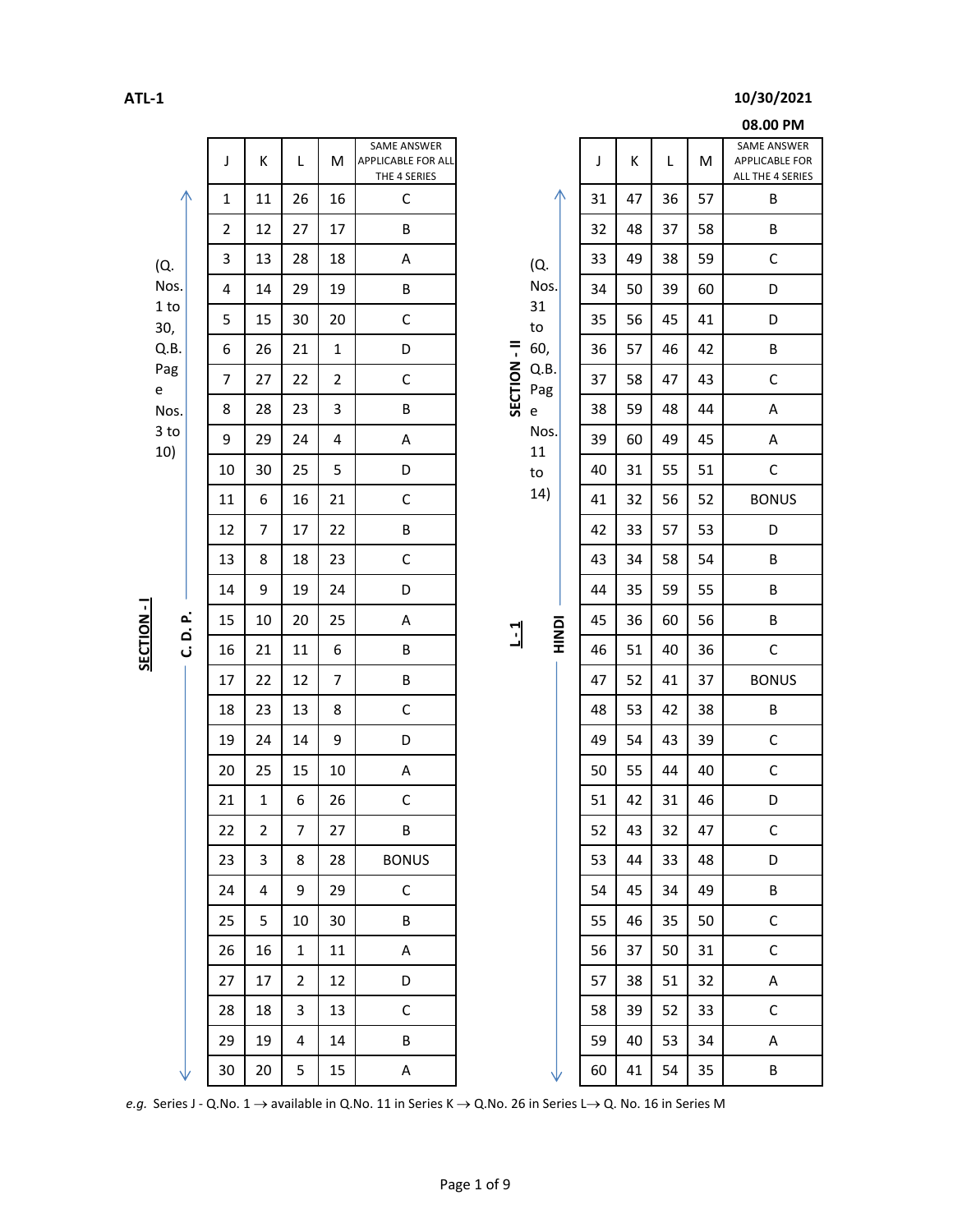|               | J  | К  | L  | M  | SAME ANSWER<br>APPLICABLE FOR ALL<br>THE 4 SERIES |                           | J  | К  | L  | M  | SAME AM<br>APPLICAE<br>ALL THE 4 |
|---------------|----|----|----|----|---------------------------------------------------|---------------------------|----|----|----|----|----------------------------------|
|               | 31 | 51 | 57 | 37 | $\mathsf C$                                       |                           | 31 | 43 | 55 | 37 | B                                |
|               | 32 | 52 | 58 | 38 | B                                                 | (Q.                       | 32 | 44 | 56 | 38 | $\mathsf{C}$                     |
| (Q.<br>$N$ os | 33 | 53 | 59 | 39 | $\mathsf C$                                       | Nos.                      | 33 | 45 | 57 | 39 | B                                |
| 31            | 34 | 54 | 60 | 40 | $\sf A$                                           | 31<br>to                  | 34 | 46 | 58 | 40 | B                                |
| to<br>60,     | 35 | 60 | 46 | 31 | D                                                 | 60,                       | 35 | 47 | 59 | 41 | D                                |
| Q.B.          | 36 | 31 | 47 | 41 | $\mathsf C$                                       | Q.B.<br>Pag               | 36 | 48 | 60 | 42 | A                                |
| Pag<br>e      | 37 | 32 | 48 | 42 | $\sf A$                                           | e                         | 37 | 55 | 31 | 49 | B                                |
| $N$ os        | 38 | 33 | 49 | 43 | $\sf B$                                           | Nos.<br>19                | 38 | 56 | 32 | 50 | $\mathsf{C}$                     |
| 15<br>to      | 39 | 34 | 50 | 44 | $\sf B$                                           | $\mathsf{to}$             | 39 | 57 | 33 | 51 | A                                |
| 18)           | 40 | 35 | 51 | 45 | D                                                 | 22)                       | 40 | 58 | 34 | 52 | D                                |
|               | 41 | 55 | 36 | 46 | $\mathsf C$                                       |                           | 41 | 59 | 35 | 53 | B                                |
|               | 42 | 56 | 37 | 47 | А                                                 |                           | 42 | 60 | 36 | 54 | $\mathsf{C}$                     |
|               | 43 | 57 | 38 | 48 | B                                                 |                           | 43 | 31 | 49 | 55 | D                                |
|               | 44 | 58 | 39 | 49 | $\sf B$                                           |                           | 44 | 32 | 50 | 56 | B                                |
| ENGLISH       | 45 | 59 | 40 | 50 | $\mathsf C$                                       |                           | 45 | 33 | 51 | 57 | $\mathsf{C}$                     |
|               | 46 | 41 | 52 | 56 | D                                                 | SANSKRIT<br>$\frac{1}{2}$ | 46 | 34 | 52 | 58 | A                                |
|               | 47 | 42 | 53 | 57 | $\sf B$                                           |                           | 47 | 35 | 53 | 59 | B                                |
|               | 48 | 43 | 54 | 58 | D                                                 |                           | 48 | 36 | 54 | 60 | D                                |
|               | 49 | 44 | 55 | 59 | D                                                 |                           | 49 | 37 | 43 | 31 | $\mathsf{C}$                     |
|               | 50 | 45 | 56 | 60 | A                                                 |                           | 50 | 38 | 44 | 32 | A                                |
|               | 51 | 46 | 31 | 32 | С                                                 |                           | 51 | 39 | 45 | 33 | B                                |
|               | 52 | 47 | 32 | 33 | $\mathsf C$                                       |                           | 52 | 40 | 46 | 34 | D                                |
|               | 53 | 48 | 33 | 34 | D                                                 |                           | 53 | 41 | 47 | 35 | $\mathsf{C}$                     |
|               | 54 | 49 | 34 | 35 | $\mathsf C$                                       |                           | 54 | 42 | 48 | 36 | $\mathsf{C}$                     |
|               | 55 | 50 | 35 | 36 | $\mathsf C$                                       |                           | 55 | 49 | 37 | 43 | B                                |
|               | 56 | 36 | 41 | 51 | B                                                 |                           | 56 | 50 | 38 | 44 | A                                |
|               | 57 | 37 | 42 | 52 | D                                                 |                           | 57 | 51 | 39 | 45 | $\mathsf{C}$                     |
|               | 58 | 38 | 43 | 53 | $\mathsf C$                                       |                           | 58 | 52 | 40 | 46 | D                                |
|               | 59 | 39 | 44 | 54 | $\mathsf C$                                       |                           | 59 | 53 | 41 | 47 | $\mathsf{C}$                     |
|               | 60 | 40 | 45 | 55 | Α                                                 |                           | 60 | 54 | 42 | 48 | $\mathsf{C}$                     |
|               |    |    |    |    |                                                   |                           |    |    |    |    |                                  |

**L-1**

| 31   |
|------|
| to   |
| 60,  |
| Q.B. |
| Pag  |
| e    |
| Nos. |
|      |
| 19   |
| to   |
| 22)  |
|      |
|      |

| 4 |  |  |
|---|--|--|

| L9  |  |  |
|-----|--|--|
| 0   |  |  |
| 22) |  |  |
|     |  |  |
|     |  |  |
|     |  |  |
|     |  |  |
|     |  |  |
|     |  |  |

| 31 | 43 | 55 | 3 |
|----|----|----|---|
| 32 | 44 | 56 | 3 |
| 33 | 45 | 57 | 3 |
| 34 | 46 | 58 | 4 |
| 35 | 47 | 59 | 4 |
| 36 | 48 | 60 | 4 |
| 37 | 55 | 31 | 4 |
| 38 | 56 | 32 | 5 |
| 39 | 57 | 33 | 5 |
| 40 | 58 | 34 | 5 |
| 41 | 59 | 35 | 5 |
| 42 | 60 | 36 | 5 |
| 43 | 31 | 49 | 5 |
| 44 | 32 | 50 | 5 |
| 45 | 33 | 51 | 5 |
| 46 | 34 | 52 | 5 |
| 47 | 35 | 53 | 5 |
| 48 | 36 | 54 | 6 |
| 49 | 37 | 43 | 3 |
| 50 | 38 | 44 | 3 |
| 51 | 39 | 45 | 3 |
| 52 | 40 | 46 | 3 |
| 53 | 41 | 47 | 3 |
| 54 | 42 | 48 | 3 |
| 55 | 49 | 37 | 4 |
| 56 | ς∩ | 20 |   |

SAME ANSWER APPLICABLE FOR ALL THE 4 SERIES

| 3. |          | 36 | 48 | 60 | 42 |  |
|----|----------|----|----|----|----|--|
| 3  |          | 37 | 55 | 31 | 49 |  |
| s. |          | 38 | 56 | 32 | 50 |  |
|    |          | 39 | 57 | 33 | 51 |  |
|    |          | 40 | 58 | 34 | 52 |  |
|    |          | 41 | 59 | 35 | 53 |  |
|    |          | 42 | 60 | 36 | 54 |  |
|    |          | 43 | 31 | 49 | 55 |  |
|    |          | 44 | 32 | 50 | 56 |  |
|    | SANSKRIT | 45 | 33 | 51 | 57 |  |
|    |          | 46 | 34 | 52 | 58 |  |
|    |          | 47 | 35 | 53 | 59 |  |
|    |          | 48 | 36 | 54 | 60 |  |
|    |          | 49 | 37 | 43 | 31 |  |
|    |          | 50 | 38 | 44 | 32 |  |
|    |          | 51 | 39 | 45 | 33 |  |
|    |          | 52 | 40 | 46 | 34 |  |
|    |          | 53 | 41 | 47 | 35 |  |
|    |          | 54 | 42 | 48 | 36 |  |
|    |          | 55 | 49 | 37 | 43 |  |
|    |          | 56 | 50 | 38 | 44 |  |
|    |          | 57 | 51 | 39 | 45 |  |
|    |          | 58 | 52 | 40 | 46 |  |
|    |          |    |    |    |    |  |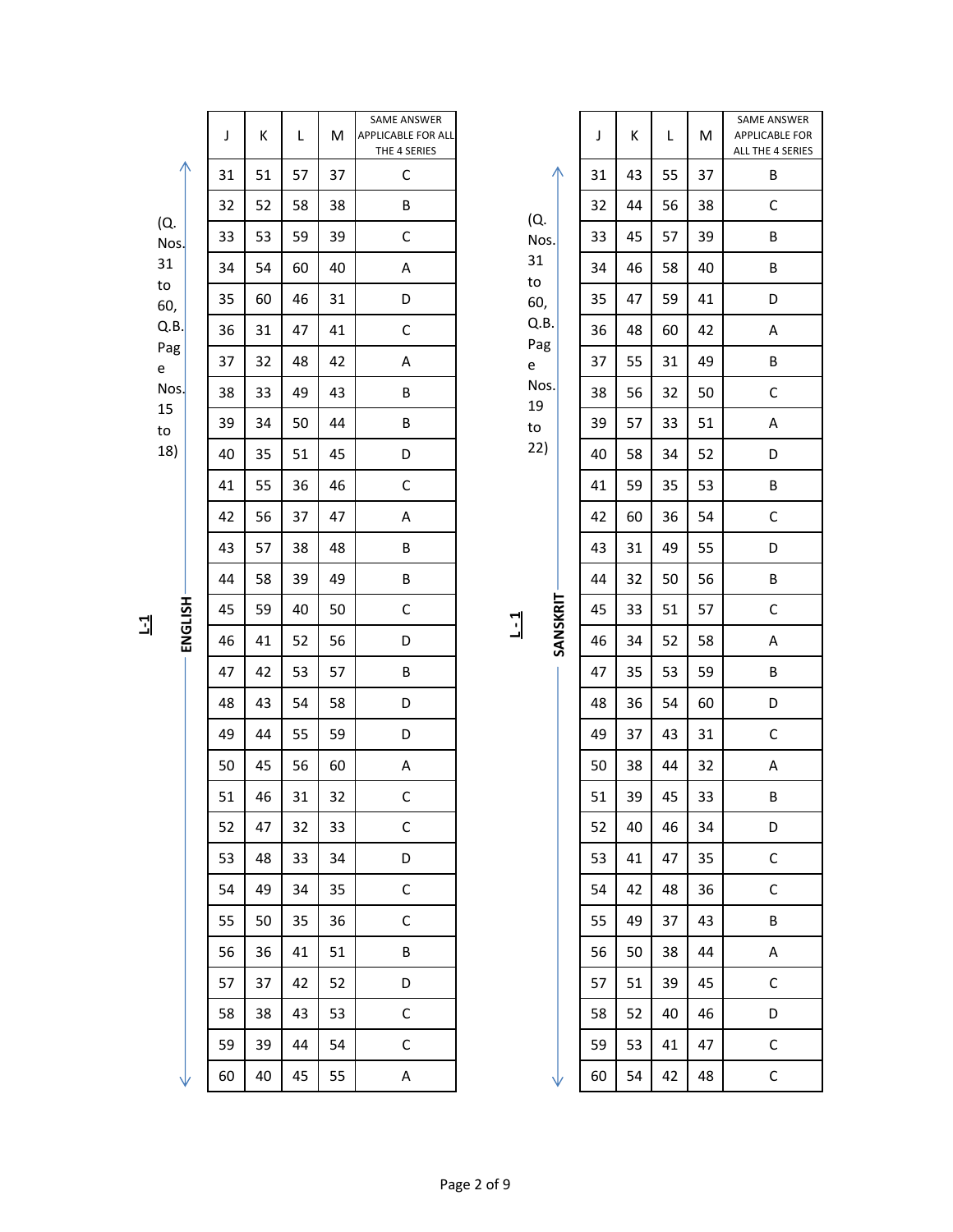|                        | J  | К  | L  | M  | SAME ANSWER<br>APPLICABLE FOR ALL<br>THE 4 SERIES |              |                     | J  | К  | L  | M  | SAME AM<br>APPLICAE<br>ALL THE 4 |
|------------------------|----|----|----|----|---------------------------------------------------|--------------|---------------------|----|----|----|----|----------------------------------|
|                        | 31 | 46 | 36 | 56 | B                                                 |              | Л                   | 31 | 46 | 36 | 56 | A                                |
| (Q.                    | 32 | 47 | 37 | 57 | $\mathsf C$                                       |              | (Q.                 | 32 | 47 | 37 | 57 | B                                |
| Nos <sub>1</sub>       | 33 | 48 | 38 | 58 | A                                                 |              | Nos.                | 33 | 48 | 38 | 58 | A                                |
| 31<br>to               | 34 | 49 | 39 | 59 | D                                                 |              | 31<br>$\mathsf{to}$ | 34 | 49 | 39 | 59 | $\mathsf{C}$                     |
| 60,                    | 35 | 50 | 40 | 60 | $\sf B$                                           |              | 60,                 | 35 | 50 | 40 | 60 | B                                |
| Q.B.<br>Pag            | 36 | 56 | 46 | 41 | $\mathsf C$                                       |              | Q.B<br>Pag          | 36 | 56 | 46 | 41 | $\mathsf{C}$                     |
| e                      | 37 | 57 | 47 | 42 | A                                                 |              | e                   | 37 | 57 | 47 | 42 | $\mathsf{C}$                     |
| Nos <sub>1</sub><br>23 | 38 | 58 | 48 | 43 | $\sf A$                                           |              | Nos.<br>27          | 38 | 58 | 48 | 43 | B                                |
| to                     | 39 | 59 | 49 | 44 | $\sf B$                                           |              | to                  | 39 | 59 | 49 | 44 | D                                |
| 26)                    | 40 | 60 | 50 | 45 | $\mathsf C$                                       |              | 30)                 | 40 | 60 | 50 | 45 | B                                |
|                        | 41 | 31 | 56 | 51 | $\sf A$                                           |              |                     | 41 | 31 | 56 | 51 | D                                |
|                        | 42 | 32 | 57 | 52 | $\sf B$                                           |              |                     | 42 | 32 | 57 | 52 | $\mathsf{C}$                     |
|                        | 43 | 33 | 58 | 53 | D                                                 |              |                     | 43 | 33 | 58 | 53 | $\mathsf{C}$                     |
|                        | 44 | 34 | 59 | 54 | $\sf A$                                           |              |                     | 44 | 34 | 59 | 54 | D                                |
| <b>URDU</b>            | 45 | 35 | 60 | 55 | $\sf B$                                           | $\mathbf{I}$ | <b>HIQNIS</b>       | 45 | 35 | 60 | 55 | B                                |
|                        | 46 | 51 | 41 | 36 | $\mathsf C$                                       |              |                     | 46 | 51 | 41 | 36 | A                                |
|                        | 47 | 52 | 42 | 37 | $\sf B$                                           |              |                     | 47 | 52 | 42 | 37 | $\mathsf{C}$                     |
|                        | 48 | 53 | 43 | 38 | $\mathsf C$                                       |              |                     | 48 | 53 | 43 | 38 | D                                |
|                        | 49 | 54 | 44 | 39 | $\sf B$                                           |              |                     | 49 | 54 | 44 | 39 | B                                |
|                        | 50 | 55 | 45 | 40 | A                                                 |              |                     | 50 | 55 | 45 | 40 | $\mathsf{C}$                     |
|                        | 51 | 41 | 31 | 46 | D                                                 |              |                     | 51 | 41 | 31 | 46 | B                                |
|                        | 52 | 42 | 32 | 47 | B                                                 |              |                     | 52 | 42 | 32 | 47 | $\mathsf{C}$                     |
|                        | 53 | 43 | 33 | 48 | D                                                 |              |                     | 53 | 43 | 33 | 48 | A                                |
|                        | 54 | 44 | 34 | 49 | B                                                 |              |                     | 54 | 44 | 34 | 49 | $\mathsf B$                      |
|                        | 55 | 45 | 35 | 50 | A                                                 |              |                     | 55 | 45 | 35 | 50 | $\mathsf{C}$                     |
|                        | 56 | 36 | 51 | 31 | D                                                 |              |                     | 56 | 36 | 51 | 31 | $\mathsf{C}$                     |
|                        | 57 | 37 | 52 | 32 | D                                                 |              |                     | 57 | 37 | 52 | 32 | D                                |
|                        | 58 | 38 | 53 | 33 | D                                                 |              |                     | 58 | 38 | 53 | 33 | B                                |
|                        | 59 | 39 | 54 | 34 | B                                                 |              |                     | 59 | 39 | 54 | 34 | A                                |
|                        | 60 | 40 | 55 | 35 | $\mathsf C$                                       |              |                     | 60 | 40 | 55 | 35 | Α                                |
|                        |    |    |    |    |                                                   |              |                     |    |    |    |    |                                  |

| ۰ |  |
|---|--|
| , |  |

|               | J  | K  | L  | M  | SAME ANSWER<br><b>APPLICABLE FOR</b><br>ALL THE 4 SERIES |
|---------------|----|----|----|----|----------------------------------------------------------|
|               | 31 | 46 | 36 | 56 | Α                                                        |
| (Q.           | 32 | 47 | 37 | 57 | В                                                        |
| Nos           | 33 | 48 | 38 | 58 | А                                                        |
| 31<br>to      | 34 | 49 | 39 | 59 | C                                                        |
| 60,           | 35 | 50 | 40 | 60 | В                                                        |
| Q.B<br>Pag    | 36 | 56 | 46 | 41 | С                                                        |
| е             | 37 | 57 | 47 | 42 | C                                                        |
| Nos<br>27     | 38 | 58 | 48 | 43 | В                                                        |
| to            | 39 | 59 | 49 | 44 | D                                                        |
| 30)           | 40 | 60 | 50 | 45 | В                                                        |
|               | 41 | 31 | 56 | 51 | D                                                        |
|               | 42 | 32 | 57 | 52 | С                                                        |
|               | 43 | 33 | 58 | 53 | C                                                        |
|               | 44 | 34 | 59 | 54 | D                                                        |
| <b>IHONIS</b> | 45 | 35 | 60 | 55 | В                                                        |
|               | 46 | 51 | 41 | 36 | A                                                        |
|               | 47 | 52 | 42 | 37 | C                                                        |
|               | 48 | 53 | 43 | 38 | D                                                        |
|               | 49 | 54 | 44 | 39 | В                                                        |
|               | 50 | 55 | 45 | 40 | С                                                        |
|               | 51 | 41 | 31 | 46 | B                                                        |
|               | 52 | 42 | 32 | 47 | C                                                        |
|               | 53 | 43 | 33 | 48 | Α                                                        |
|               | 54 | 44 | 34 | 49 | В                                                        |
|               | 55 | 45 | 35 | 50 | C                                                        |
|               | 56 | 36 | 51 | 31 | С                                                        |
|               | 57 | 37 | 52 | 32 | D                                                        |
|               | 58 | 38 | 53 | 33 | В                                                        |
|               | 59 | 39 | 54 | 34 | А                                                        |
|               | 60 | 40 | 55 | 35 | Α                                                        |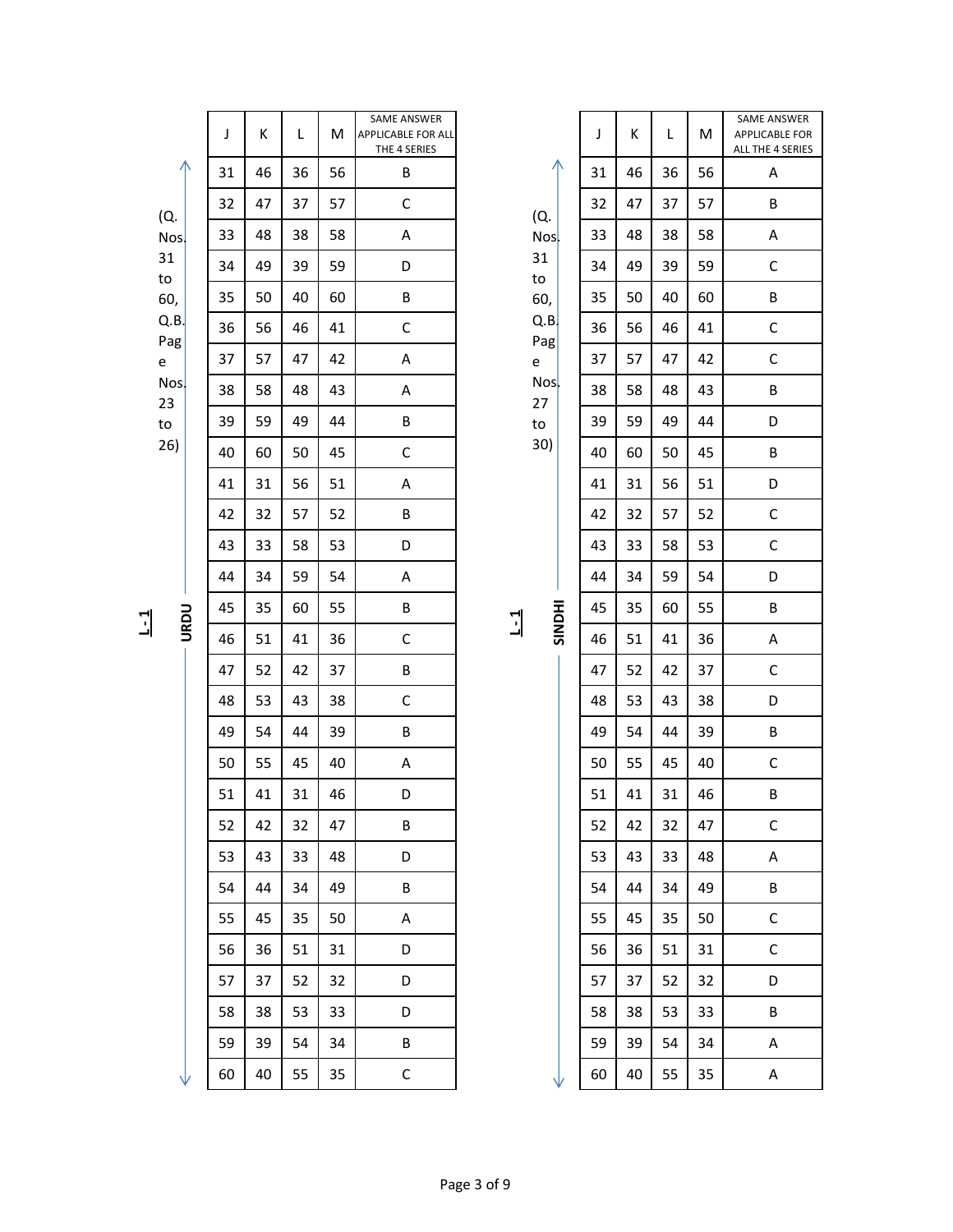|                         | J  | Κ  | L  | M  | SAME ANSWER<br><b>APPLICABLE FOR ALL</b><br>THE 4 SERIES |                                   | J  | К  | L  | М  | <b>SAME ANSV</b><br>APPLICABLE<br>ALL THE 4 SE |
|-------------------------|----|----|----|----|----------------------------------------------------------|-----------------------------------|----|----|----|----|------------------------------------------------|
| (Q.                     | 31 | 46 | 36 | 56 | B                                                        | (Q.                               | 31 | 46 | 36 | 57 | $\sf A$                                        |
| Nos.                    | 32 | 47 | 37 | 57 | $\mathsf C$                                              |                                   | 32 | 47 | 37 | 58 | $\mathsf C$                                    |
| 31<br>to                | 33 | 48 | 38 | 58 | $\mathsf C$                                              | Nos.                              | 33 | 48 | 38 | 59 | A                                              |
| 60,                     | 34 | 49 | 39 | 59 | $\sf A$                                                  | 31<br>to<br>60,                   | 34 | 49 | 39 | 60 | A & B                                          |
| Q.B.<br>Pag             | 35 | 50 | 40 | 60 | $\sf B$                                                  |                                   | 35 | 55 | 45 | 41 | D                                              |
| e                       | 36 | 56 | 46 | 41 | B                                                        | Q.B.<br>Pag                       | 36 | 56 | 46 | 42 | $\sf B$                                        |
| Nos.<br>31<br>to<br>34) | 37 | 57 | 47 | 42 | D                                                        | $\mathsf{e}% _{t}\left( t\right)$ | 37 | 57 | 47 | 43 | $\sf B$                                        |
|                         | 38 | 58 | 48 | 43 | $\sf A$                                                  | Nos.<br>35                        | 38 | 58 | 48 | 44 | $\mathsf C$                                    |
|                         | 39 | 59 | 49 | 44 | $\mathsf C$                                              | to                                | 39 | 59 | 49 | 45 | $\mathsf C$                                    |
|                         | 40 | 60 | 50 | 45 | $\sf B$                                                  | 38)                               | 40 | 60 | 50 | 46 | D                                              |
|                         | 41 | 31 | 56 | 51 | $\mathsf C$                                              |                                   | 41 | 31 | 56 | 52 | A                                              |
|                         | 42 | 32 | 57 | 52 | $\sf A$                                                  |                                   | 42 | 32 | 57 | 53 | D                                              |
|                         | 43 | 33 | 58 | 53 | $\mathsf C$                                              | GUJARATI<br>$\overline{1}$        | 43 | 33 | 58 | 54 | B                                              |
|                         | 44 | 34 | 59 | 54 | D                                                        |                                   | 44 | 34 | 59 | 55 | A                                              |
| <b>PUNLIABI</b>         | 45 | 35 | 60 | 55 | $\sf A$                                                  |                                   | 45 | 35 | 60 | 56 | $\mathsf C$                                    |
|                         | 46 | 51 | 41 | 36 | $\sf B$                                                  |                                   | 46 | 50 | 40 | 36 | D                                              |
|                         | 47 | 52 | 42 | 37 | A                                                        |                                   | 47 | 51 | 41 | 37 | A                                              |
|                         | 48 | 53 | 43 | 38 | $\sf A$                                                  |                                   | 48 | 52 | 42 | 38 | A                                              |
|                         | 49 | 54 | 44 | 39 | $\sf B$                                                  |                                   | 49 | 53 | 43 | 39 | $\mathsf C$                                    |
|                         | 50 | 55 | 45 | 40 | D                                                        |                                   | 50 | 54 | 44 | 40 | $\sf B$                                        |
|                         | 51 | 41 | 31 | 46 | A                                                        |                                   | 51 | 41 | 31 | 47 | D                                              |
|                         | 52 | 42 | 32 | 47 | A                                                        |                                   | 52 | 42 | 32 | 48 | $\mathsf C$                                    |
|                         | 53 | 43 | 33 | 48 | D                                                        |                                   | 53 | 43 | 33 | 49 | $\mathsf A$                                    |
|                         | 54 | 44 | 34 | 49 | D                                                        |                                   | 54 | 44 | 34 | 50 | $\sf B$                                        |
|                         | 55 | 45 | 35 | 50 | $\mathsf C$                                              |                                   | 55 | 45 | 35 | 51 | $\mathsf D$                                    |
|                         | 56 | 36 | 51 | 31 | B                                                        |                                   | 56 | 36 | 51 | 31 | $\mathsf A$                                    |
|                         | 57 | 37 | 52 | 32 | D                                                        |                                   | 57 | 37 | 52 | 32 | $\mathsf C$                                    |
|                         | 58 | 38 | 53 | 33 | D                                                        |                                   | 58 | 38 | 53 | 33 | $\mathsf C$                                    |
|                         | 59 | 39 | 54 | 34 | A                                                        |                                   | 59 | 39 | 54 | 34 | D                                              |
|                         | 60 | 40 | 55 | 35 | B                                                        |                                   | 60 | 40 | 55 | 35 | $\mathsf C$                                    |
|                         |    |    |    |    |                                                          |                                   |    |    |    |    |                                                |

|                                             |          | J  | Κ  | L  | M  | SAME ANSWER<br><b>APPLICABLE FOR</b><br>ALL THE 4 SERIES |
|---------------------------------------------|----------|----|----|----|----|----------------------------------------------------------|
|                                             |          | 31 | 46 | 36 | 57 | Α                                                        |
| (Q.                                         |          | 32 | 47 | 37 | 58 | C                                                        |
| Nos.<br>31<br>to<br>60,<br>Q.B.<br>Pag<br>e |          | 33 | 48 | 38 | 59 | Α                                                        |
|                                             |          | 34 | 49 | 39 | 60 | A & B                                                    |
|                                             |          | 35 | 55 | 45 | 41 | D                                                        |
|                                             |          | 36 | 56 | 46 | 42 | B                                                        |
|                                             |          | 37 | 57 | 47 | 43 | В                                                        |
| Nos.<br>35                                  |          | 38 | 58 | 48 | 44 | C                                                        |
| to                                          |          | 39 | 59 | 49 | 45 | C                                                        |
| 38)                                         |          | 40 | 60 | 50 | 46 | D                                                        |
|                                             |          | 41 | 31 | 56 | 52 | A                                                        |
|                                             |          | 42 | 32 | 57 | 53 | D                                                        |
|                                             |          | 43 | 33 | 58 | 54 | В                                                        |
|                                             |          | 44 | 34 | 59 | 55 | A                                                        |
|                                             | GUJARATI | 45 | 35 | 60 | 56 | C                                                        |
|                                             |          | 46 | 50 | 40 | 36 | D                                                        |
|                                             |          | 47 | 51 | 41 | 37 | A                                                        |
|                                             |          | 48 | 52 | 42 | 38 | A                                                        |
|                                             |          | 49 | 53 | 43 | 39 | C                                                        |
|                                             |          | 50 | 54 | 44 | 40 | B                                                        |
|                                             |          | 51 | 41 | 31 | 47 | D                                                        |
|                                             |          | 52 | 42 | 32 | 48 | С                                                        |
|                                             |          | 53 | 43 | 33 | 49 | А                                                        |
|                                             |          | 54 | 44 | 34 | 50 | В                                                        |
|                                             |          | 55 | 45 | 35 | 51 | D                                                        |
|                                             |          | 56 | 36 | 51 | 31 | А                                                        |
|                                             |          | 57 | 37 | 52 | 32 | C                                                        |
|                                             |          |    |    |    |    |                                                          |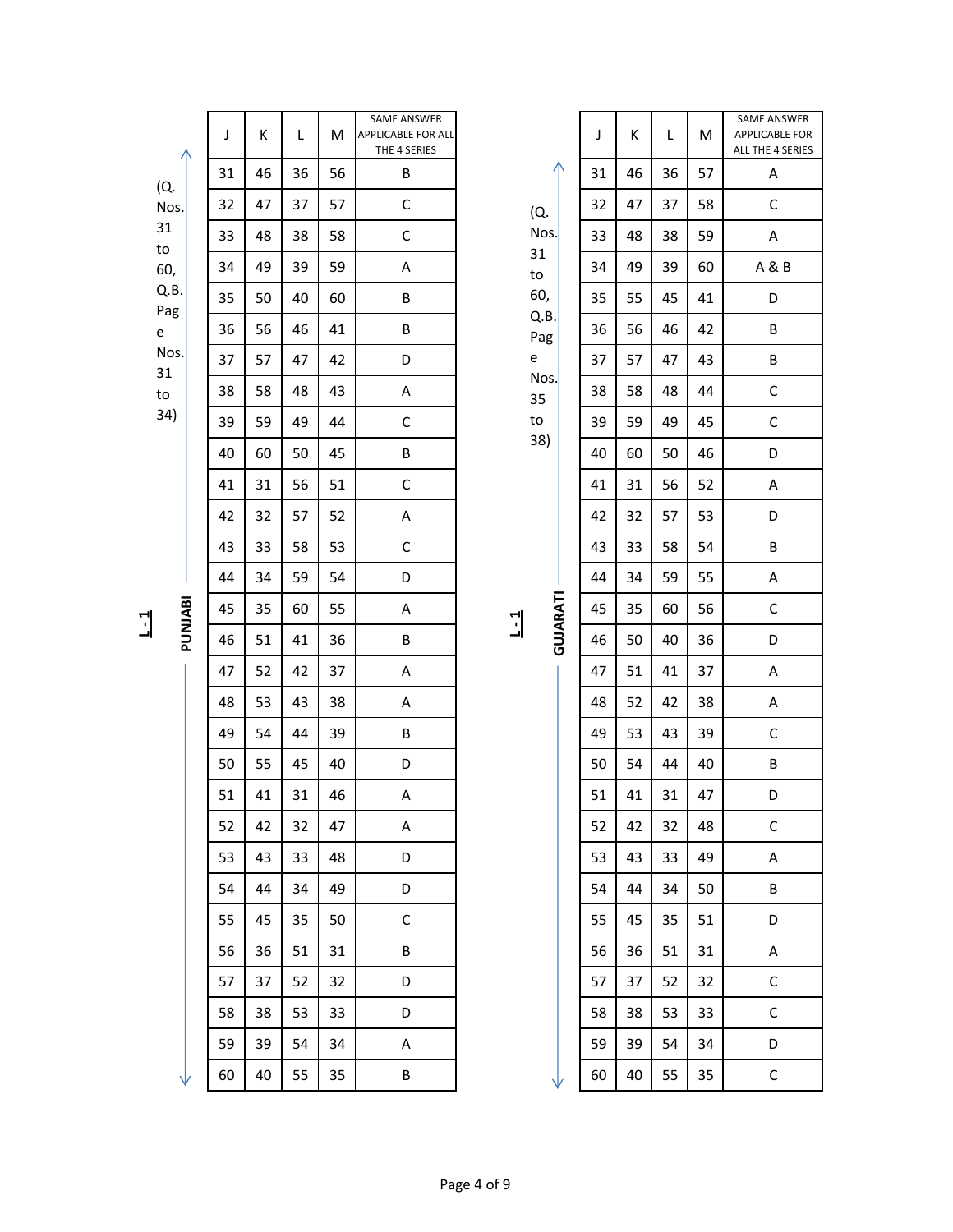|             |             | J  | К  | L  | м  | SAME ANSWER<br>APPLICABLE FOR ALL<br>THE 4 SERIES |      |             | J      | К  | L  | M  | SAME ANSW<br><b>APPLICABLE F</b><br>ALL THE 4 SEF |
|-------------|-------------|----|----|----|----|---------------------------------------------------|------|-------------|--------|----|----|----|---------------------------------------------------|
|             |             | 61 | 77 | 66 | 87 | D                                                 |      |             | 61     | 76 | 66 | 86 | $\mathsf C$                                       |
|             | (Q.<br>Nos. | 62 | 78 | 67 | 88 | $\mathsf C$                                       |      | (Q.         | 62     | 77 | 67 | 87 | $\sf B$                                           |
|             | 61          | 63 | 79 | 68 | 89 | D                                                 |      | Nos.<br>61  | 63     | 78 | 68 | 88 | $\mathsf C$                                       |
|             | to<br>90,   | 64 | 80 | 69 | 90 | D                                                 |      | to          | 64     | 79 | 69 | 89 | A                                                 |
|             | Q.B         | 65 | 86 | 75 | 71 | $\mathsf C$                                       |      | 90,<br>Q.B. | 65     | 80 | 70 | 90 | $\sf B$                                           |
| SECTION-III | Pag<br>e    | 66 | 87 | 76 | 72 | $\mathsf C$                                       |      | Pag         | 66     | 86 | 76 | 71 | A                                                 |
|             | Nos.        | 67 | 88 | 77 | 73 | D                                                 | e    | Nos.        | 67     | 87 | 77 | 72 | $\sf B$                                           |
|             | 39<br>to    | 68 | 89 | 78 | 74 | B                                                 |      | 43          | 68     | 88 | 78 | 73 | $\mathsf C$                                       |
|             | 42)         | 69 | 90 | 79 | 75 | $\mathsf C$                                       |      | to<br>46)   | 69     | 89 | 79 | 74 | D                                                 |
|             |             | 70 | 61 | 85 | 81 | B                                                 |      |             | 70     | 90 | 80 | 75 | $\mathsf C$                                       |
|             |             | 71 | 62 | 86 | 82 | $\mathsf C$                                       |      |             | $71\,$ | 61 | 86 | 81 | <b>BONUS</b>                                      |
|             |             | 72 | 63 | 87 | 83 | B                                                 |      |             | 72     | 62 | 87 | 82 | <b>BONUS</b>                                      |
|             |             | 73 | 64 | 88 | 84 | $\mathsf C$                                       |      |             | 73     | 63 | 88 | 83 | D                                                 |
|             |             | 74 | 65 | 89 | 85 | $\mathsf C$                                       |      |             | 74     | 64 | 89 | 84 | $\sf A$                                           |
| $L - 2$     | HINDI       | 75 | 66 | 90 | 86 | B                                                 |      |             | 75     | 65 | 90 | 85 | $\sf B$                                           |
|             |             | 76 | 81 | 70 | 66 | A                                                 | $-2$ | ENGLISH     | 76     | 81 | 71 | 66 | $\mathsf C$                                       |
|             |             | 77 | 82 | 71 | 67 | B                                                 |      |             | 77     | 82 | 72 | 67 | D                                                 |
|             |             | 78 | 83 | 72 | 68 | B                                                 |      |             | 78     | 83 | 73 | 68 | $\sf B$                                           |
|             |             | 79 | 84 | 73 | 69 | A                                                 |      |             | 79     | 84 | 74 | 69 | $\mathsf C$                                       |
|             |             | 80 | 85 | 74 | 70 | $\mathsf C$                                       |      |             | 80     | 85 | 75 | 70 | $\mathsf C$                                       |
|             |             | 81 | 72 | 61 | 76 | D                                                 |      |             | 81     | 71 | 61 | 76 | A                                                 |
|             |             | 82 | 73 | 62 | 77 | $\mathsf C$                                       |      |             | 82     | 72 | 62 | 77 | C                                                 |
|             |             | 83 | 74 | 63 | 78 | Α                                                 |      |             | 83     | 73 | 63 | 78 | Α                                                 |
|             |             | 84 | 75 | 64 | 79 | D                                                 |      |             | 84     | 74 | 64 | 79 | B                                                 |
|             |             | 85 | 76 | 65 | 80 | B                                                 |      |             | 85     | 75 | 65 | 80 | B                                                 |
|             |             | 86 | 67 | 80 | 61 | Α                                                 |      |             | 86     | 66 | 81 | 61 | $\mathsf C$                                       |
|             |             | 87 | 68 | 81 | 62 | A                                                 |      |             | 87     | 67 | 82 | 62 | A                                                 |
|             |             | 88 | 69 | 82 | 63 | A                                                 |      |             | 88     | 68 | 83 | 63 | B                                                 |
|             |             | 89 | 70 | 83 | 64 | A                                                 |      |             | 89     | 69 | 84 | 64 | $\sf B$                                           |
|             |             | 90 | 71 | 84 | 65 | $\mathsf C$                                       |      | ν           | 90     | 70 | 85 | 65 | $\sf B$                                           |
|             |             |    |    |    |    |                                                   |      |             |        |    |    |    |                                                   |

|                                               |                | J  | K  | L  | M  | SAME ANSWER<br><b>APPLICABLE FOR</b><br>ALL THE 4 SERIES |
|-----------------------------------------------|----------------|----|----|----|----|----------------------------------------------------------|
|                                               |                | 61 | 76 | 66 | 86 | с                                                        |
| (Q.<br>Nos.<br>61<br>to<br>90,<br>Q.B.<br>Pag |                | 62 | 77 | 67 | 87 | В                                                        |
|                                               |                | 63 | 78 | 68 | 88 | C                                                        |
|                                               |                | 64 | 79 | 69 | 89 | A                                                        |
|                                               |                | 65 | 80 | 70 | 90 | В                                                        |
|                                               |                | 66 | 86 | 76 | 71 | A                                                        |
| e                                             |                | 67 | 87 | 77 | 72 | В                                                        |
| Nos.<br>43                                    |                | 68 | 88 | 78 | 73 | C                                                        |
| to                                            |                | 69 | 89 | 79 | 74 | D                                                        |
| 46)                                           |                | 70 | 90 | 80 | 75 | C                                                        |
|                                               |                | 71 | 61 | 86 | 81 | <b>BONUS</b>                                             |
|                                               |                | 72 | 62 | 87 | 82 | <b>BONUS</b>                                             |
|                                               |                | 73 | 63 | 88 | 83 | D                                                        |
|                                               |                | 74 | 64 | 89 | 84 | A                                                        |
|                                               |                | 75 | 65 | 90 | 85 | В                                                        |
|                                               | <b>ENGLISH</b> | 76 | 81 | 71 | 66 | C                                                        |
|                                               |                | 77 | 82 | 72 | 67 | D                                                        |
|                                               |                | 78 | 83 | 73 | 68 | В                                                        |
|                                               |                | 79 | 84 | 74 | 69 | C                                                        |
|                                               |                | 80 | 85 | 75 | 70 | С                                                        |
|                                               |                | 81 | 71 | 61 | 76 | A                                                        |
|                                               |                | 82 | 72 | 62 | 77 | С                                                        |
|                                               |                | 83 | 73 | 63 | 78 | А                                                        |
|                                               |                | 84 | 74 | 64 | 79 | В                                                        |
|                                               |                | 85 | 75 | 65 | 80 | В                                                        |
|                                               |                | 86 | 66 | 81 | 61 | с                                                        |
|                                               |                | 87 | 67 | 82 | 62 | Α                                                        |
|                                               |                | 88 | 68 | 83 | 63 | В                                                        |
|                                               |                | 89 | 69 | 84 | 64 | В                                                        |
|                                               |                |    |    |    |    |                                                          |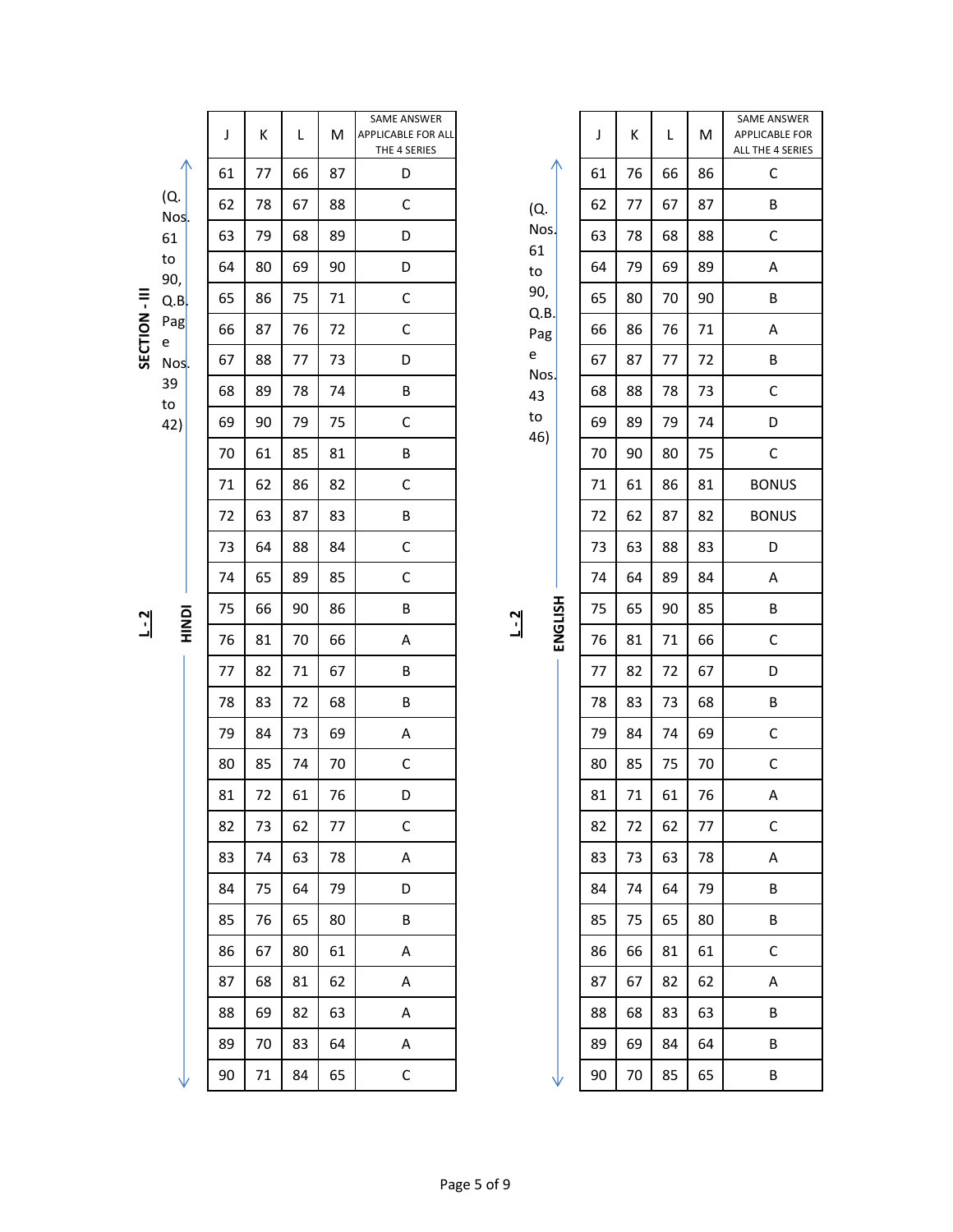|                   | J  | K  | L  | M  | SAME ANSWER<br><b>APPLICABLE FOR ALL</b><br>THE 4 SERIES |                        |             |    | J  | К  | L            | M      | SAME AM<br>APPLICAE<br>ALL THE 4 |
|-------------------|----|----|----|----|----------------------------------------------------------|------------------------|-------------|----|----|----|--------------|--------|----------------------------------|
|                   | 61 | 75 | 66 | 85 | D                                                        |                        |             |    | 61 | 76 | 66           | 86     | B                                |
| (Q.<br>Nos.<br>61 | 62 | 76 | 67 | 86 | D                                                        | (Q.<br>Nos.<br>61      |             | 62 | 77 | 67 | 87           | A      |                                  |
|                   | 63 | 77 | 68 | 87 | A                                                        |                        |             |    | 63 | 78 | 68           | 88     | B                                |
| to<br>90,         | 64 | 78 | 69 | 88 | $\mathsf C$                                              |                        | to          |    | 64 | 79 | 69           | 89     | B                                |
| Q.B               | 65 | 79 | 70 | 89 | A                                                        |                        | 90,         |    | 65 | 80 | 70           | 90     | $\mathsf{C}$                     |
| Pag<br>e          | 66 | 80 | 71 | 90 | B                                                        |                        | Q.B.<br>Pag |    | 66 | 86 | 76           | 71     | $\mathsf{C}$                     |
| Nos.              | 67 | 85 | 76 | 70 | B                                                        |                        | e           |    | 67 | 87 | 77           | 72     | A                                |
| 47<br>to          | 68 | 86 | 77 | 71 | $\mathsf C$                                              |                        | Nos.<br>51  |    | 68 | 88 | 78           | 73     | D                                |
| 50)               | 69 | 87 | 78 | 72 | $\sf A$                                                  |                        | to          |    | 69 | 89 | 79           | 74     | $\mathsf{C}$                     |
|                   | 70 | 88 | 79 | 73 | D                                                        |                        | 54)         |    | 70 | 90 | 80           | 75     | B                                |
|                   | 71 | 89 | 80 | 74 | $\mathsf C$                                              |                        |             |    | 71 | 61 | 86           | 81     | D                                |
|                   | 72 | 90 | 81 | 75 | B                                                        |                        |             |    | 72 | 62 | 87           | 82     | A                                |
|                   | 73 | 61 | 87 | 81 | B                                                        | URDU<br>$\overline{1}$ | 73          | 63 | 88 | 83 | B            |        |                                  |
|                   | 74 | 62 | 88 | 82 | $\sf A$                                                  |                        | 74          | 64 | 89 | 84 | $\mathsf{C}$ |        |                                  |
| SANSKRIT          | 75 | 63 | 89 | 83 | D                                                        |                        |             | 75 | 65 | 90 | 85           | D      |                                  |
|                   | 76 | 64 | 90 | 84 | $\mathsf C$                                              |                        |             | 76 | 81 | 71 | 66           | D      |                                  |
|                   | 77 | 81 | 72 | 66 | B                                                        |                        |             |    | 77 | 82 | 72           | 67     | A                                |
|                   | 78 | 82 | 73 | 67 | B                                                        |                        |             |    | 78 | 83 | 73           | 68     | D                                |
|                   | 79 | 83 | 74 | 68 | $\sf A$                                                  |                        |             | 79 | 84 | 74 | 69           | D      |                                  |
|                   | 80 | 84 | 75 | 69 | $\mathsf C$                                              |                        |             |    | 80 | 85 | 75           | $70\,$ | A                                |
|                   | 81 | 70 | 61 | 76 | B                                                        |                        |             |    | 81 | 71 | 61           | 76     | B                                |
|                   | 82 | 71 | 62 | 77 | D                                                        |                        |             |    | 82 | 72 | 62           | 77     | $\mathsf{C}$                     |
|                   | 83 | 72 | 63 | 78 | Α                                                        |                        |             |    | 83 | 73 | 63           | 78     | A                                |
|                   | 84 | 73 | 64 | 79 | C                                                        |                        |             |    | 84 | 74 | 64           | 79     | D                                |
|                   | 85 | 74 | 65 | 80 | D                                                        |                        |             |    | 85 | 75 | 65           | 80     | A                                |
|                   | 86 | 65 | 82 | 61 | A                                                        |                        |             |    | 86 | 66 | 81           | 61     | $\mathsf{C}$                     |
|                   | 87 | 66 | 83 | 62 | B                                                        |                        |             |    | 87 | 67 | 82           | 62     | D                                |
|                   | 88 | 67 | 84 | 63 | C                                                        |                        |             |    | 88 | 68 | 83           | 63     | $\mathsf{C}$                     |
|                   | 89 | 68 | 85 | 64 | Α                                                        |                        |             |    | 89 | 69 | 84           | 64     | A                                |
|                   | 90 | 69 | 86 | 65 | D                                                        |                        |             |    | 90 | 70 | 85           | 65     | $\mathsf{C}$                     |
|                   |    |    |    |    |                                                          |                        |             |    |    |    |              |        |                                  |

| (Q.<br>Nos<br>61            |  |
|-----------------------------|--|
| to<br>90,<br>Q.B<br>Pag     |  |
| e<br>Nos<br>51<br>to<br>54) |  |
|                             |  |

| ᆌ |  |
|---|--|

| J  | K  | L  | M  | <b>SAME ANSWER</b><br><b>APPLICABLE FOR</b><br>ALL THE 4 SERIES |
|----|----|----|----|-----------------------------------------------------------------|
| 61 | 76 | 66 | 86 | В                                                               |
| 62 | 77 | 67 | 87 | Α                                                               |
| 63 | 78 | 68 | 88 | B                                                               |
| 64 | 79 | 69 | 89 | В                                                               |
| 65 | 80 | 70 | 90 | С                                                               |
| 66 | 86 | 76 | 71 | C                                                               |
| 67 | 87 | 77 | 72 | Α                                                               |
| 68 | 88 | 78 | 73 | D                                                               |
| 69 | 89 | 79 | 74 | C                                                               |
| 70 | 90 | 80 | 75 | В                                                               |
| 71 | 61 | 86 | 81 | D                                                               |
| 72 | 62 | 87 | 82 | Α                                                               |
| 73 | 63 | 88 | 83 | B                                                               |
| 74 | 64 | 89 | 84 | C                                                               |
| 75 | 65 | 90 | 85 | D                                                               |
| 76 | 81 | 71 | 66 | D                                                               |
| 77 | 82 | 72 | 67 | Α                                                               |
| 78 | 83 | 73 | 68 | D                                                               |
| 79 | 84 | 74 | 69 | D                                                               |
| 80 | 85 | 75 | 70 | Α                                                               |
| 81 | 71 | 61 | 76 | В                                                               |
| 82 | 72 | 62 | 77 | C                                                               |
| 83 | 73 | 63 | 78 | A                                                               |
| 84 | 74 | 64 | 79 | D                                                               |
| 85 | 75 | 65 | 80 | A                                                               |
| 86 | 66 | 81 | 61 | C                                                               |
| 87 | 67 | 82 | 62 | D                                                               |
| 88 | 68 | 83 | 63 | C                                                               |
| 89 | 69 | 84 | 64 | A                                                               |
| 90 | 70 | 85 | 65 | C                                                               |
|    |    |    |    |                                                                 |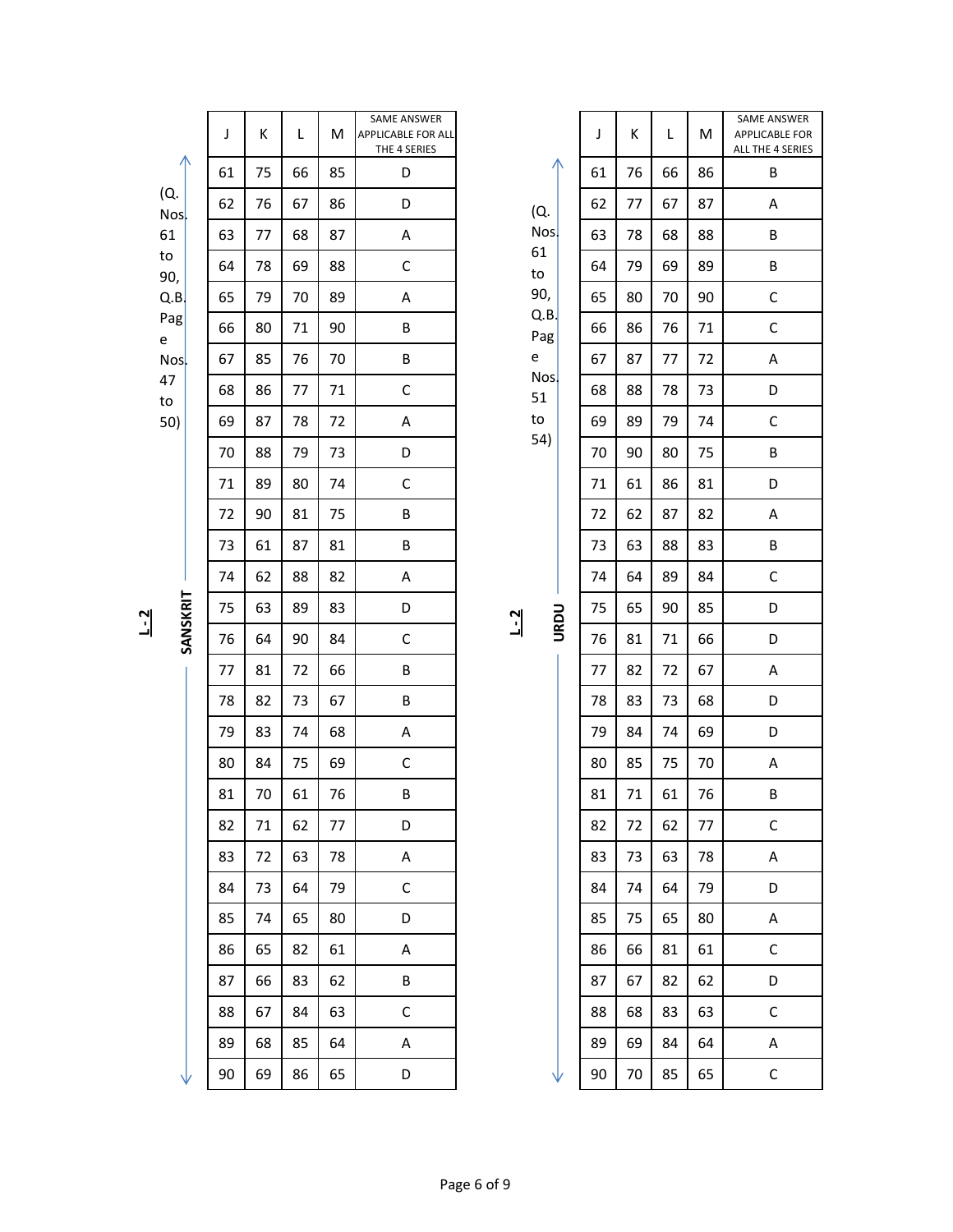|                       | J  | К  | L  | M  | SAME ANSWER<br><b>APPLICABLE FOR ALL</b><br>THE 4 SERIES |                           |                                   |    | J  | К  | L  | M  | SAME AM<br>APPLICAE<br>ALL THE 4 |
|-----------------------|----|----|----|----|----------------------------------------------------------|---------------------------|-----------------------------------|----|----|----|----|----|----------------------------------|
| ∧                     | 61 | 76 | 66 | 86 | $\sf B$                                                  |                           |                                   |    | 61 | 76 | 66 | 86 | B                                |
| (Q.<br>Nos            | 62 | 77 | 67 | 87 | $\mathsf C$                                              | (Q.                       |                                   | 62 | 77 | 67 | 87 | A  |                                  |
|                       | 63 | 78 | 68 | 88 | $\mathsf C$                                              |                           | Nos.                              |    | 63 | 78 | 68 | 88 | $\mathsf{C}$                     |
| 61<br>to              | 64 | 79 | 69 | 89 | $\sf B$                                                  | 61<br>to<br>90,           |                                   | 64 | 79 | 69 | 89 | D  |                                  |
| 90,                   | 65 | 80 | 70 | 90 | A                                                        |                           | 65                                | 80 | 70 | 90 | A  |    |                                  |
| Q.B.                  | 66 | 86 | 76 | 71 | $\sf B$                                                  |                           | Q.B.<br>Pag                       |    | 66 | 86 | 76 | 71 | D                                |
| Pag<br>e<br>Nos<br>55 | 67 | 87 | 77 | 72 | D                                                        |                           | $\mathsf{e}% _{t}\left( t\right)$ |    | 67 | 87 | 77 | 72 | $\mathsf{C}$                     |
|                       | 68 | 88 | 78 | 73 | A                                                        |                           | Nos.<br>59                        |    | 68 | 88 | 78 | 73 | D                                |
| to                    | 69 | 89 | 79 | 74 | A                                                        |                           | $\mathsf{to}$                     |    | 69 | 89 | 79 | 74 | B                                |
| 58)                   | 70 | 90 | 80 | 75 | А                                                        |                           | 62)                               |    | 70 | 90 | 80 | 75 | A                                |
|                       | 71 | 61 | 86 | 81 | A                                                        |                           |                                   |    | 71 | 61 | 86 | 81 | $\mathsf{C}$                     |
|                       | 72 | 62 | 87 | 82 | A                                                        |                           |                                   |    | 72 | 62 | 87 | 82 | D                                |
|                       | 73 | 63 | 88 | 83 | $\sf B$                                                  |                           |                                   |    | 73 | 63 | 88 | 83 | A                                |
|                       | 74 | 64 | 89 | 84 | A                                                        |                           |                                   |    | 74 | 64 | 89 | 84 | B                                |
| <b>IHONIS</b>         | 75 | 65 | 90 | 85 | A                                                        | PUNJABI<br>$\overline{1}$ |                                   | 75 | 65 | 90 | 85 | D  |                                  |
|                       | 76 | 81 | 71 | 66 | $\sf B$                                                  |                           |                                   |    | 76 | 81 | 71 | 66 | $\mathsf{C}$                     |
|                       | 77 | 82 | 72 | 67 | A                                                        |                           |                                   |    | 77 | 82 | 72 | 67 | B                                |
|                       | 78 | 83 | 73 | 68 | A                                                        |                           |                                   |    | 78 | 83 | 73 | 68 | A                                |
|                       | 79 | 84 | 74 | 69 | $\sf B$                                                  |                           |                                   | 79 | 84 | 74 | 69 | D  |                                  |
|                       | 80 | 85 | 75 | 70 | $\mathsf C$                                              |                           |                                   |    | 80 | 85 | 75 | 70 | A                                |
|                       | 81 | 71 | 61 | 76 | $\mathsf C$                                              |                           |                                   |    | 81 | 71 | 61 | 76 | D                                |
|                       | 82 | 72 | 62 | 77 | B                                                        |                           |                                   |    | 82 | 72 | 62 | 77 | Α                                |
|                       | 83 | 73 | 63 | 78 | B                                                        |                           |                                   |    | 83 | 73 | 63 | 78 | $\mathsf{C}$                     |
|                       | 84 | 74 | 64 | 79 | <b>BONUS</b>                                             |                           |                                   |    | 84 | 74 | 64 | 79 | $\mathsf B$                      |
|                       | 85 | 75 | 65 | 80 | B                                                        |                           |                                   |    | 85 | 75 | 65 | 80 | C                                |
|                       | 86 | 66 | 81 | 61 | Α                                                        |                           |                                   |    | 86 | 66 | 81 | 61 | A                                |
|                       | 87 | 67 | 82 | 62 | Α                                                        |                           |                                   |    | 87 | 67 | 82 | 62 | $\mathsf{C}$                     |
|                       | 88 | 68 | 83 | 63 | B                                                        |                           |                                   |    | 88 | 68 | 83 | 63 | B                                |
|                       | 89 | 69 | 84 | 64 | Α                                                        |                           |                                   |    | 89 | 69 | 84 | 64 | D                                |
|                       | 90 | 70 | 85 | 65 | Α                                                        |                           |                                   |    | 90 | 70 | 85 | 65 | $\mathsf{C}$                     |
|                       |    |    |    |    |                                                          |                           |                                   |    |    |    |    |    |                                  |

| J  | Κ  | L  | M  |
|----|----|----|----|
| 61 | 76 | 66 | 86 |
| 62 | 77 | 67 | 87 |
| 63 | 78 | 68 | 88 |
| 64 | 79 | 69 | 89 |
| 65 | 80 | 70 | 90 |
| 66 | 86 | 76 | 71 |
| 67 | 87 | 77 | 72 |
| 68 | 88 | 78 | 73 |
| 69 | 89 | 79 | 74 |
| 70 | 90 | 80 | 75 |
| 71 | 61 | 86 | 81 |
| 72 | 62 | 87 | 82 |
| 73 | 63 | 88 | 83 |
| 74 | 64 | 89 | 84 |
| 75 | 65 | 90 | 85 |
| 76 | 81 | 71 | 66 |
| 77 | 82 | 72 | 67 |
| 78 | 83 | 73 | 68 |
| 79 | 84 | 74 | 69 |
| 80 | 85 | 75 | 70 |
| 81 | 71 | 61 | 76 |
| 82 | 72 | 62 | 77 |
| 83 | 73 | 63 | 78 |
| 84 | 74 | 64 | 79 |
|    |    |    |    |

SAME ANSWER APPLICABLE FOR ALL THE 4 SERIES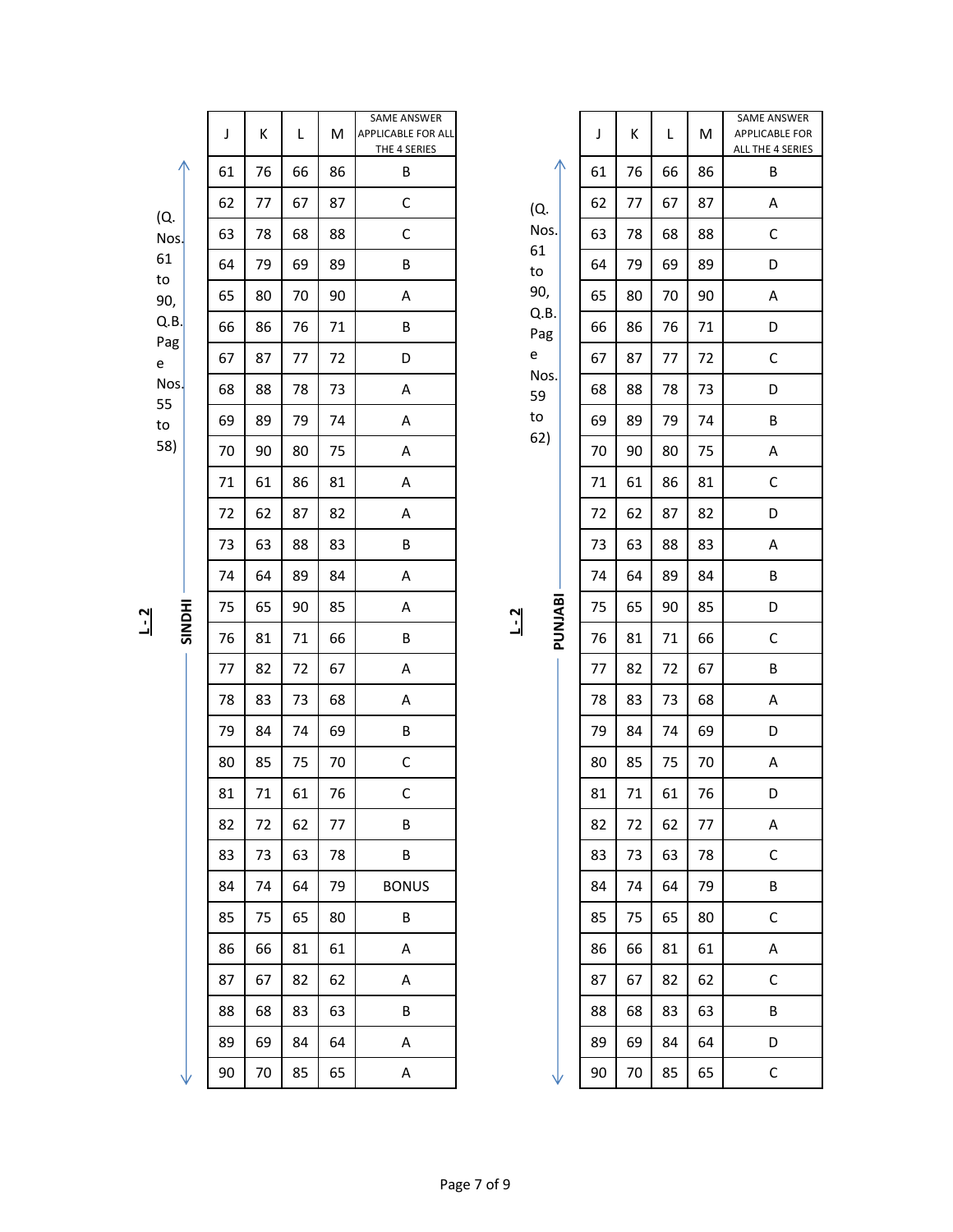|                                                                    | J  | К  | L  | M  | <b>SAME ANSWER</b><br><b>APPLICABLE FOR ALL</b><br>THE 4 SERIES |                             | J   | К   | L   | M   | SAME AM<br>APPLICAE<br>ALL THE 4 |
|--------------------------------------------------------------------|----|----|----|----|-----------------------------------------------------------------|-----------------------------|-----|-----|-----|-----|----------------------------------|
|                                                                    | 61 | 78 | 66 | 86 | A                                                               |                             | 91  | 101 | 116 | 106 | B                                |
| (Q.<br>Nos.<br>61<br>to<br>90,<br>Q.B.<br>Pag<br>e<br>$N$ os<br>63 | 62 | 79 | 67 | 87 | D                                                               | (Q.                         | 92  | 102 | 117 | 107 | A                                |
|                                                                    | 63 | 80 | 68 | 88 | $\mathsf C$                                                     | Nos.<br>91                  | 93  | 103 | 118 | 108 | $\mathsf{C}$                     |
|                                                                    | 64 | 81 | 69 | 89 | B                                                               | $\mathsf{to}$               | 94  | 104 | 119 | 109 | $\mathsf{C}$                     |
|                                                                    | 65 | 82 | 70 | 90 | $\sf A$                                                         | 120,<br>Q.B.                | 95  | 105 | 120 | 110 | D                                |
|                                                                    | 66 | 86 | 74 | 69 | D                                                               | Pag                         | 96  | 116 | 111 | 91  | $\mathsf{C}$                     |
|                                                                    | 67 | 87 | 75 | 70 | $\sf A$                                                         | e<br>Nos.                   | 97  | 117 | 112 | 92  | B                                |
|                                                                    | 68 | 88 | 76 | 71 | $\mathsf C$                                                     | 67                          | 98  | 118 | 113 | 93  | A                                |
|                                                                    | 69 | 89 | 77 | 72 | B                                                               | $\mathsf{to}$<br>78)        | 99  | 119 | 114 | 94  | D                                |
| to<br>66)                                                          | 70 | 90 | 78 | 73 | $\mathsf C$                                                     |                             | 100 | 120 | 115 | 95  | B                                |
|                                                                    | 71 | 61 | 84 | 79 | D                                                               |                             | 101 | 96  | 106 | 111 | B                                |
|                                                                    | 72 | 62 | 85 | 80 | <b>B&amp;C</b>                                                  |                             | 102 | 97  | 107 | 112 | $\mathsf{C}$                     |
|                                                                    | 73 | 63 | 86 | 81 | B                                                               |                             | 103 | 98  | 108 | 113 | B                                |
|                                                                    | 74 | 64 | 87 | 82 | A                                                               | MATHEMATICS<br>SECTION - IV | 104 | 99  | 109 | 114 | D                                |
| GUJARATI                                                           | 75 | 65 | 88 | 83 | B                                                               |                             | 105 | 100 | 110 | 115 | A                                |
|                                                                    | 76 | 66 | 89 | 84 | $\mathsf C$                                                     |                             | 106 | 111 | 101 | 96  | $\mathsf{C}$                     |
|                                                                    | 77 | 67 | 90 | 85 | D                                                               |                             | 107 | 112 | 102 | 97  | B                                |
|                                                                    | 78 | 83 | 71 | 66 | B                                                               |                             | 108 | 113 | 103 | 98  | B                                |
|                                                                    | 79 | 84 | 72 | 67 | $\sf A$                                                         |                             | 109 | 114 | 104 | 99  | $\mathsf{C}$                     |
|                                                                    | 80 | 85 | 73 | 68 | $\mathsf C$                                                     |                             | 110 | 115 | 105 | 100 | D                                |
|                                                                    | 81 | 73 | 61 | 74 | $\mathsf{C}$                                                    |                             | 111 | 91  | 96  | 116 | A                                |
|                                                                    | 82 | 74 | 62 | 75 | C & D                                                           |                             | 112 | 92  | 97  | 117 | B                                |
|                                                                    | 83 | 75 | 63 | 76 | C                                                               |                             | 113 | 93  | 98  | 118 | D                                |
|                                                                    | 84 | 76 | 64 | 77 | Β                                                               |                             | 114 | 94  | 99  | 119 | $\mathsf{C}$                     |
|                                                                    | 85 | 77 | 65 | 78 | $\mathsf C$                                                     |                             | 115 | 95  | 100 | 120 | A                                |
|                                                                    | 86 | 68 | 79 | 61 | D                                                               |                             | 116 | 106 | 91  | 101 | $\mathsf{C}$                     |
|                                                                    | 87 | 69 | 80 | 62 | A                                                               |                             | 117 | 107 | 92  | 102 | B                                |
|                                                                    | 88 | 70 | 81 | 63 | D                                                               |                             | 118 | 108 | 93  | 103 | B                                |
|                                                                    | 89 | 71 | 82 | 64 | A                                                               |                             | 119 | 109 | 94  | 104 | A                                |
|                                                                    | 90 | 72 | 83 | 65 | D                                                               |                             | 120 | 110 | 95  | 105 | D                                |
|                                                                    |    |    |    |    |                                                                 |                             |     |     |     |     |                                  |

| эg  |  |
|-----|--|
| os. |  |
| 7   |  |
| J   |  |
| 3)  |  |
|     |  |
|     |  |
|     |  |
|     |  |
|     |  |

| į                |
|------------------|
| ļ<br>Ξ<br>į<br>Ξ |
|                  |

|     |     |     |     | <b>SAME ANSWER</b>                        |  |
|-----|-----|-----|-----|-------------------------------------------|--|
| J   | K   | L   | M   | <b>APPLICABLE FOR</b><br>ALL THE 4 SERIES |  |
| 91  | 101 | 116 | 106 | В                                         |  |
| 92  | 102 | 117 | 107 | Α                                         |  |
| 93  | 103 | 118 | 108 | C                                         |  |
| 94  | 104 | 119 | 109 | С                                         |  |
| 95  | 105 | 120 | 110 | D                                         |  |
| 96  | 116 | 111 | 91  | C                                         |  |
| 97  | 117 | 112 | 92  | В                                         |  |
| 98  | 118 | 113 | 93  | A                                         |  |
| 99  | 119 | 114 | 94  | D                                         |  |
| 100 | 120 | 115 | 95  | В                                         |  |
| 101 | 96  | 106 | 111 | B                                         |  |
| 102 | 97  | 107 | 112 | C                                         |  |
| 103 | 98  | 108 | 113 | В                                         |  |
| 104 | 99  | 109 | 114 | D                                         |  |
| 105 | 100 | 110 | 115 | Α                                         |  |
| 106 | 111 | 101 | 96  | C                                         |  |
| 107 | 112 | 102 | 97  | В                                         |  |
| 108 | 113 | 103 | 98  | В                                         |  |
| 109 | 114 | 104 | 99  | C                                         |  |
| 110 | 115 | 105 | 100 | D                                         |  |
| 111 | 91  | 96  | 116 | Α                                         |  |
| 112 | 92  | 97  | 117 | В                                         |  |
| 113 | 93  | 98  | 118 | D                                         |  |
| 114 | 94  | 99  | 119 | С                                         |  |
| 115 | 95  | 100 | 120 | Α                                         |  |
| 116 | 106 | 91  | 101 | C                                         |  |
| 117 | 107 | 92  | 102 | B                                         |  |
| 118 | 108 | 93  | 103 | В                                         |  |
| 119 | 109 | 94  | 104 | А                                         |  |
| 120 | 110 | 95  | 105 | D                                         |  |